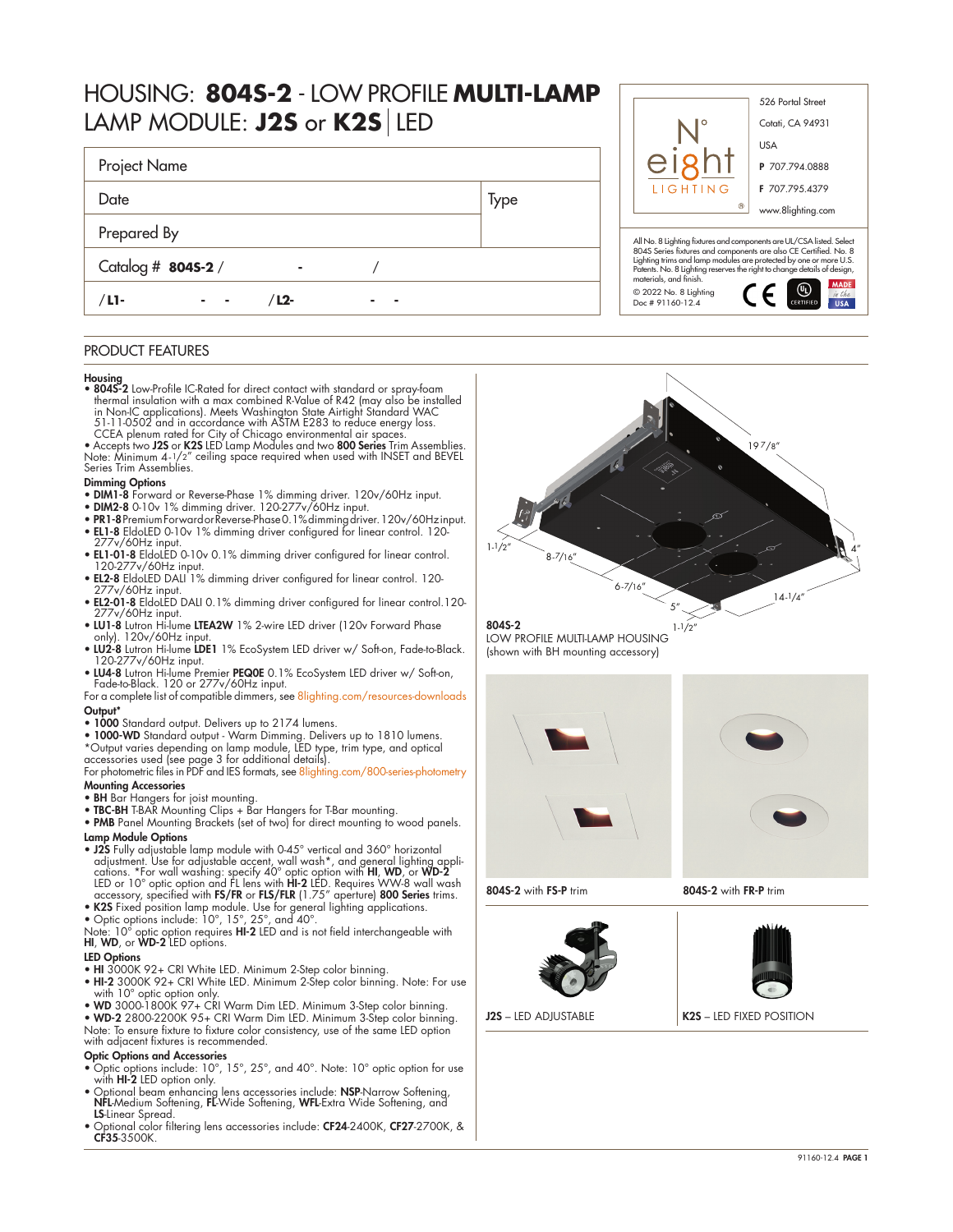

A combination Lamp Module with desired Light Engine and optional Optical Accessory (if needed) is required for each lamp position. Lamp Modules can be intermixed within the same housing and are independently controllable.

|                      | L1-<br>LAMP<br><b>MODULE</b>                                                                                                                                                                                                                    | $L2-$<br>OPTICAL<br>OPTICAL<br>OPTIONS ACCESSORY                                                                                          | LAMP<br>OPTICAL<br>OPTICAL<br><b>MODULE</b><br>OPTIONS ACCESSORY                                                                                                                                                                                                                          |
|----------------------|-------------------------------------------------------------------------------------------------------------------------------------------------------------------------------------------------------------------------------------------------|-------------------------------------------------------------------------------------------------------------------------------------------|-------------------------------------------------------------------------------------------------------------------------------------------------------------------------------------------------------------------------------------------------------------------------------------------|
|                      | <b>LAMP MODULE</b>                                                                                                                                                                                                                              | <b>OPTICAL OPTIONS</b>                                                                                                                    | <b>OPTICAL ACCESSORIES (Optional)</b>                                                                                                                                                                                                                                                     |
|                      | $J2S-XX*$<br>LED adjustable<br>*LED Options:<br><b>HI</b> 3000K White LED<br>HI-2 <sup>t</sup> 3000K White LED<br><b>WD</b> 3000 - 1800K Warm Dim LED<br><b>WD-2</b> 2800 - 2200K Warm Dim LED<br><sup>†</sup> For use with 10° optic only      | 10 <sup>*</sup> 10° Very Narrow Spot<br>15 15° Narrow Spot<br>25 25° Narrow Flood<br>40 $40^{\circ}$ Flood<br>*For use with HI-2 LED only | <b>NSP</b> Narrow Softening Lens<br><b>NFL</b> Medium Softening Lens<br><b>FL</b> Wide Softening Lens<br><b>WFL</b> Extra Wide Softening Lens<br><b>LS</b> Linear Spread Lens<br>CF24 2400°K Color Filtering Lens<br>CF27 2700°K Color Filtering Lens<br>CF35 3500°K Color Filtering Lens |
| WW<br>$\blacksquare$ | $K2S-XX^*$<br>LED fixed position<br>*LED Options:<br><b>HI</b> 3000K White LED<br>HI-2 <sup>t</sup> 3000K White LED<br><b>WD</b> 3000 - 1800K Warm Dim LED<br><b>WD-2</b> 2800 - 2200K Warm Dim LED<br><sup>†</sup> For use with 10° optic only | 10 <sup>*</sup> 10° Very Narrow Spot<br>15 15° Narrow Spot<br>25 25° Narrow Flood<br>40 $40^{\circ}$ Flood<br>*For use with HI-2 LED only | <b>NSP</b> Narrow Softening Lens<br><b>NFL</b> Medium Softening Lens<br>FL Wide Softening Lens<br><b>WFL</b> Extra Wide Softening Lens<br><b>LS</b> Linear Spread Lens<br>CF24 2400°K Color Filtering Lens<br>CF27 2700°K Color Filtering Lens<br>CF35 3500°K Color Filtering Lens        |

#### Optic Option and Accessory Notes

One field interchangeable optic option included standard. Up to two additional optical accessories can be accommodated.

#### Installation Notes

Ambient temperatures in ceiling space should not exceed 40°C (104°F) during normal operation. For models with EL1-8, EL1-01-8, EL2-8, EL2-01-8, LU1-8 or LU2-8 dimming options, ambient temperatures should not exceed 25°C (77°F).

#### **Warranty**

All No. 8 Lighting products are by a 5-year limited warranty. For specific warranty details and limitations, see [8lighting.com/resources-downloads](https://8lighting.com/resources-downloads/) 

JA8-2019 CA Title 24 Compliant.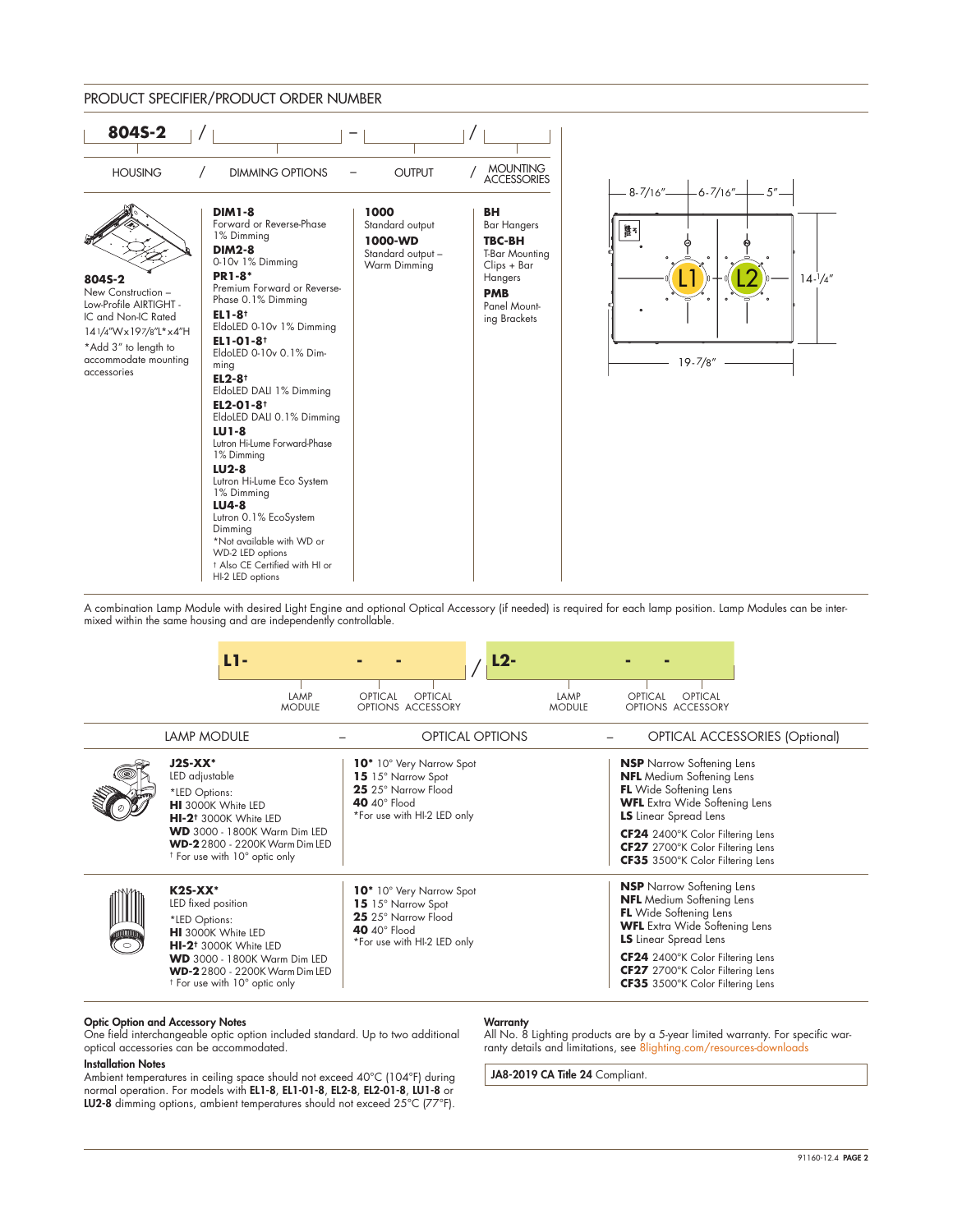# OPTICAL OPTIONS AND ACCESSORY PERFORMANCE SUMMARY

|                      |              |              | <b>BEAM ENHANCING LENS (OPTIONAL)*</b> |              |                        |
|----------------------|--------------|--------------|----------------------------------------|--------------|------------------------|
| OPTICAL OPTIONS      | $+$ NSP      | $+$ NFL      | $+$ FL                                 | $+ WFL$      | $+LS$                  |
| 10° Very Narrow Spot | 14°          | $27^\circ$   | $46^{\circ}$                           | $71^\circ$   | $14 \times 52^{\circ}$ |
| 15° Spot             | $20^{\circ}$ | $27^\circ$   | $42^{\circ}$                           | $61^{\circ}$ | $19 \times 47^\circ$   |
| 25° Narrow Flood     | $27^\circ$   | $34^\circ$   | $47^\circ$                             | $67^\circ$   | $26 \times 52^{\circ}$ |
| 40° Flood            | $41^{\circ}$ | $42^{\circ}$ | $56^{\circ}$                           | $68^\circ$   | $36 \times 57^\circ$   |
| Lumen Multiplier     | 0.93         | 0.87         | 0.88                                   | 0.82         | 0.89                   |

\*Beam enhancing lens used in combination with 10°, 15°, 25°, or 40° optic to achieve desired beam spread

|                  |           |                    | LAMP MODULE AND LED PERFORMANCE SUMMARY |            |                            |             |                  |                |                |                |    |                |    |    |    |    |            |            |                 |         |     |
|------------------|-----------|--------------------|-----------------------------------------|------------|----------------------------|-------------|------------------|----------------|----------------|----------------|----|----------------|----|----|----|----|------------|------------|-----------------|---------|-----|
| Lamp<br>Module   | LED       | Output             | <b>CCT</b>                              | <b>CRI</b> | <b>Delivered</b><br>Lumens | Wattage LPW | System Delivered | R <sub>1</sub> | R <sub>2</sub> | R <sub>3</sub> | R4 | R <sub>5</sub> | R6 | R7 | R8 | R9 | <b>R10</b> | <b>R11</b> | R <sub>12</sub> | R13 R14 |     |
|                  | $HI-2$    | 1000               | 3000                                    | $93+$      | 1009-1023 14.0             |             | 72-73            | 94             | 97             | 99             | 94 | 94             | 96 | 92 | 83 | 63 | 92         | 95         | 83              | 95      | -99 |
| J2S              | HI        | 1000               | 3000                                    | $92+$      | 715-950                    | 15.0        | 48-63            | 93             | 97             | 99             | 93 | 93             | 97 | 91 | 81 | 57 | 92         | 94         | 85              | 94      | 99  |
|                  | <b>WD</b> | 1000-WD            | 3000-1800                               | $97+$      | 603-881                    | 14.3        | $42 - 62$        | 99             | 99             | 96             | 99 | 99             | 97 | 98 | 96 | 91 | 97         | 97         | 82              | 100     | 97  |
|                  |           | <b>WD-21000-WD</b> | 2800-2200                               | $95+$      | 585-855                    | 14.3        | 41-60            | 98             | 97             | 96             | 96 | 99             | 93 | 90 | 86 | 74 | 96         | 96         | 87              | 99      | -99 |
|                  | $HI-2$    | 1000               | 3000                                    | $93+$      | 1077-1087                  | 142         | 76               | 94             | 97             | 98             | 94 | 94             | 96 | 93 | 84 | 83 | 91         | 95         | 82              | 95      | 98  |
|                  | HI        | 1000               | 3000                                    | $92+$      | 840-1050                   | 15          | 56-70            | 93             | 97             | 99             | 93 | 93             | 97 | 91 | 81 | 57 | 92         | 94         | 85              | 94      | 99  |
| K <sub>2</sub> S | <b>WD</b> | 1000-WD            | 3000-1800                               | 97+        | 703-905                    | 14.5        | 46-62            | 99             | 99             | 96             | 99 | 99             | 97 | 98 | 96 | 91 | 96         | 97         | 83              | 100     | -97 |
|                  |           | <b>WD-21000-WD</b> | 2800-2200                               | $95+$      | 682-878                    | 14.5        | 47-61            | 98             | 97             | 96             | 96 | 99             | 93 | 90 | 86 | 74 | 96         | 96         | 87              | 99      | 99  |

Note: Performance data shown for individual lamps.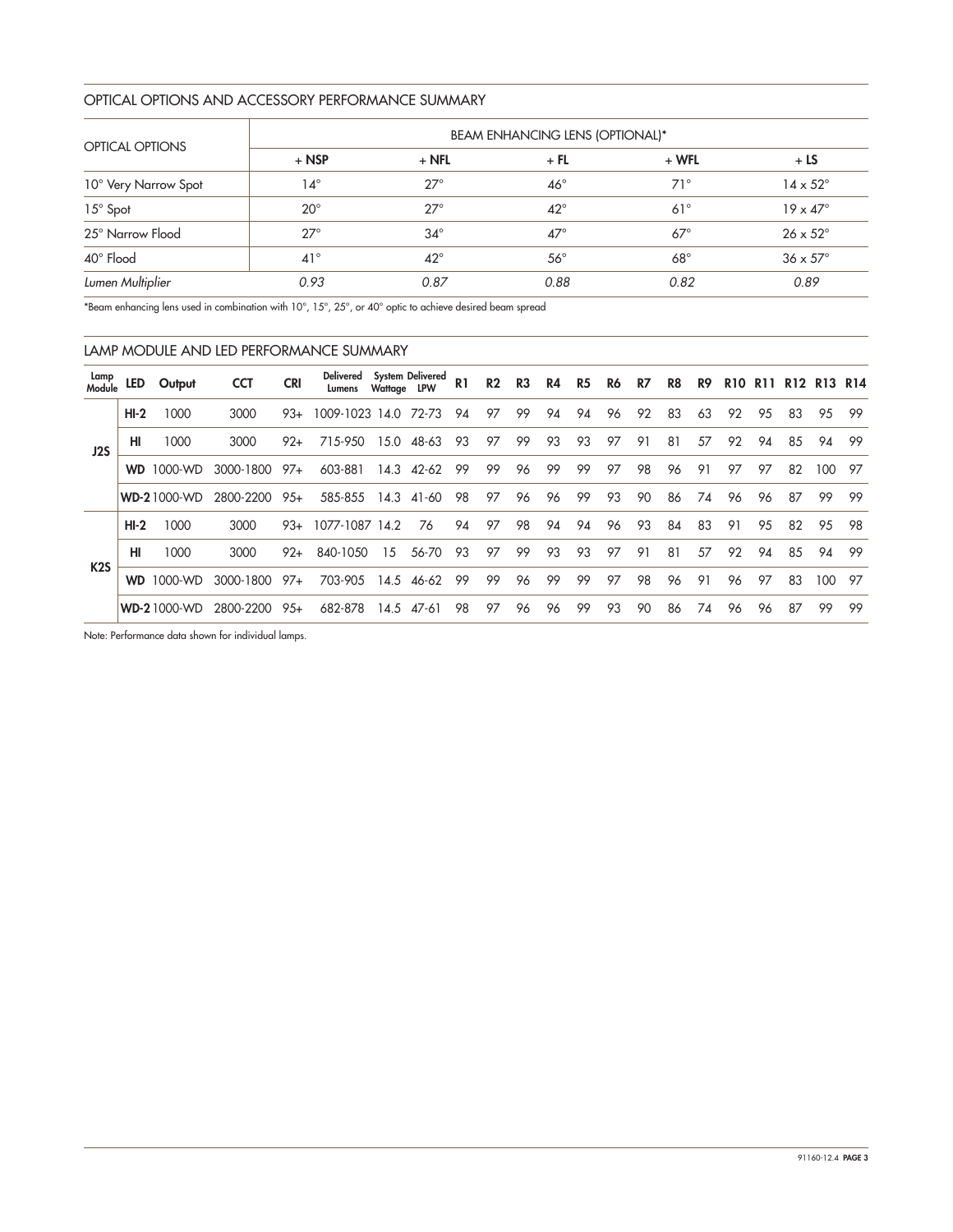# J2S CONE OF LIGHT DIAGRAMS

|                          | $10^{\circ}$                         |         | $15^{\circ}$                   |         | $25^\circ$                      |         | $40^{\circ}$              |         |  |  |
|--------------------------|--------------------------------------|---------|--------------------------------|---------|---------------------------------|---------|---------------------------|---------|--|--|
|                          | J2S-HI-2-10/1000                     |         | J2S-HI-15/1000                 |         | J2S-HI-25/1000                  |         | J2S-HI-40/1000            |         |  |  |
|                          | 2 ft - 3746 fc                       | Ø0.4 ft | 2ft - 1,445fc                  | Ø.7 ft  | 2ft - 673fc                     | Ø1.0 ft | 2ft - 379fc               | Ø1.5 ft |  |  |
|                          | 4 ft - 937 fc                        | Ø0.9 ft | 4ft - 361fc                    | Ø1.3 ft | 4ft - 168fc                     | Ø2.0 ft | 4ft - 94.6fc              | Ø3.0 ft |  |  |
|                          | 6ft - 416 fc                         | Ø1.3 ft | 6ft - 161fc                    | Ø2.0 ft | 6ft - 74.7fc                    | Ø3.1 ft | 6ft - 42.1fc              | Ø4.5 ft |  |  |
|                          | 8 ft - 234 fc                        | Ø1.7 ft | 8ft - 90.3fc                   | Ø2.6 ft | 8ft - 42.0fc                    | Ø4.1 ft | 8ft - 23.7fc              | Ø5.9 ft |  |  |
|                          | 10 ft - 150 fc                       | Ø2.1 ft | 10ft - 57.8fc                  | Ø3.3 ft | 10ft - 26.9fc                   | Ø5.1 ft | 10ft - 15.1fc             | Ø7.4 ft |  |  |
|                          | 12 ft - 104 fc                       | Ø2.6 ft | $12ft - 40.1fc$                | Ø3.9 ft | 12ft - 18.7fc                   | Ø6.1 ft | 12ft - 10.5fc/            | Ø8.9 ft |  |  |
|                          | 10° Very Narrow Spot<br>CBCP: 14,984 |         | 15° Narrow Spot<br>CBCP: 5,781 |         | 25° Narrow Flood<br>CBCP: 2,690 |         | 40° Flood<br>CBCP: 1,514  |         |  |  |
|                          |                                      |         | J2S-WD-15/1000-WD              |         | J2S-WD-25/1000-WD               |         | J2S-WD-40/1000-WD         |         |  |  |
| STANDARD OUTPUT-WARM DIM |                                      |         | 2ft - 994fc                    | Ø.8 ft  | 2ft - 608fc                     | Ø1.0ft  | 2ft - 424fc               | Ø1.3 ft |  |  |
|                          |                                      |         | 4ft - 249fc                    | Ø1.6 ft | 4ft - 152fc                     | Ø2.0 ft | 4ft - 106fc               | Ø2.7 ft |  |  |
|                          |                                      |         | 6ft - 110fc                    | Ø2.4 ft | 6ft - 67.6fc                    | Ø3.0 ft | 6ft - 47.1fc              | Ø4.0 ft |  |  |
|                          |                                      |         | 8ft - 62.1fc                   | Ø3.2 ft | 8ft - 38.0fc                    | Ø4.0 ft | 8ft - 26.5fc              | Ø5.3 ft |  |  |
|                          |                                      |         | 10ft - 39.8fc                  | Ø4.0 ft | 10ft - 24.3fc                   | Ø5.0 ft | 10ft - 17.0fc             | Ø6.6 ft |  |  |
|                          |                                      |         | 12ft - 27.6fc                  | Ø4.9 ft | 12ft - 16.9fc                   | Ø5.9 ft | 12ft - 11.8fc/<br>Ø8.0 ft |         |  |  |
|                          |                                      |         | 15° Narrow Spot<br>CBCP: 3,976 |         | 25° Narrow Flood<br>CBCP: 2.433 |         | 40° Flood<br>CBCP: 1,718  |         |  |  |

# K2S CONE OF LIGHT DIAGRAMS

|                          | $10^{\circ}$                         | $15^\circ$                            | $25^{\circ}$                             | $40^{\circ}$             |  |  |  |
|--------------------------|--------------------------------------|---------------------------------------|------------------------------------------|--------------------------|--|--|--|
|                          | K2S-HI-2-10/1000                     | K2S-HI-15/1000                        | K2S-HI-25/1000                           | K2S-HI-40/1000           |  |  |  |
|                          | 2 ft - 3989 fc<br>Ø0.4 ft            | Ø.6 ft<br>2ft - 1763fc                | 2ft - 836fc<br>Ø0.9 ft                   | Ø1.3 ft<br>2ft - 469fc   |  |  |  |
|                          | 4 ft - 997 fc<br>Ø0.8 ft             | 4ft - 441fc<br>Ø1.3 ft                | 4ft - 209fc<br>Ø1.9 ft                   | Ø2.7 ft<br>4ft - 117fc   |  |  |  |
|                          | 6 ft - 443 fc<br>Ø1.2ft              | 6ft - 196fc<br>Ø1.9 ft                | 6ft - 92.9fc<br>Ø2.8 ft                  | 6ft - 52.1fc<br>Ø4.0 ft  |  |  |  |
|                          | 8 ft - 249 fc<br>Ø1.6 ft             | 8ft - 110fc<br>Ø2.5 ft                | 8ft - 52.3fc<br>$\varnothing$ 3.8 ft     | Ø5.3 ft<br>8ft - 29.3fc  |  |  |  |
|                          | 10 ft - 160 fc<br>Ø2.1 ft            | 10ft - 70.5fc<br>Ø3.2 ft              | 10ft - 33.4fc<br>Ø4.7 ft                 | Ø6.7 ft<br>10ft - 18.8fc |  |  |  |
|                          | $12th - 111th$<br>Ø2.5 ft            | 12ft - 49.0fc<br>Ø3.8 ft              | 12ft - 23.2fc<br>Ø5.7 ft                 | 12ft - 13.0fc<br>Ø8.0 ft |  |  |  |
|                          | 10° Very Narrow Spot<br>CBCP: 15.955 | 15° Narrow Spot<br>CBCP: 7.051        | 25° Narrow Flood<br>CBCP: 3.344          | 40° Flood<br>CBCP: 1.877 |  |  |  |
|                          |                                      | K2S-WD-15/1000-WD                     | K2S-WD-25/1000-WD                        | K2S-WD-40/1000-WD        |  |  |  |
| STANDARD OUTPUT-WARM DIM |                                      | 2ft - 1001fc                          | Ø.8 ft 2ft - 605fc<br>Ø1.0 <sub>ft</sub> | Ø1.3 ft<br>2ft - 432fc   |  |  |  |
|                          |                                      | 4ft - 250fc                           | Ø1.6 ft 4ft - 151fc<br>Ø2.0 ft           | 4ft - 108fc<br>Ø2.6 ft   |  |  |  |
|                          |                                      | 6ft - 111fc<br>Ø2.4 ft                | 6ft - 67.2fc<br>Ø3.0 ft                  | 6ft - 47.9fc<br>Ø4.0 ft  |  |  |  |
|                          |                                      | 8ft - 62.5fc<br>Ø3.3 ft               | 8ft - 37.8fc<br>Ø4.0 ft                  | Ø5.3 ft<br>8ft - 27.0fc  |  |  |  |
|                          |                                      | 10ft - 70.0fc<br>Ø4.1 ft              | 10ft - 24.2fc<br>Ø5.0 ft                 | 10ft - 17.3fc<br>Ø6.6 ft |  |  |  |
|                          |                                      | 12ft - 27.8fc<br>Ø4.9 ft              | 12ft - 16.8fc<br>Ø6.0 ft                 | 12ft - 12.0fc<br>Ø7.9 ft |  |  |  |
|                          |                                      | 15° Narrow Spot<br><b>CBCP: 4,002</b> | 25° Narrow Flood<br><b>CBCP: 2,448</b>   | 40° Flood<br>CBCP: 1,750 |  |  |  |